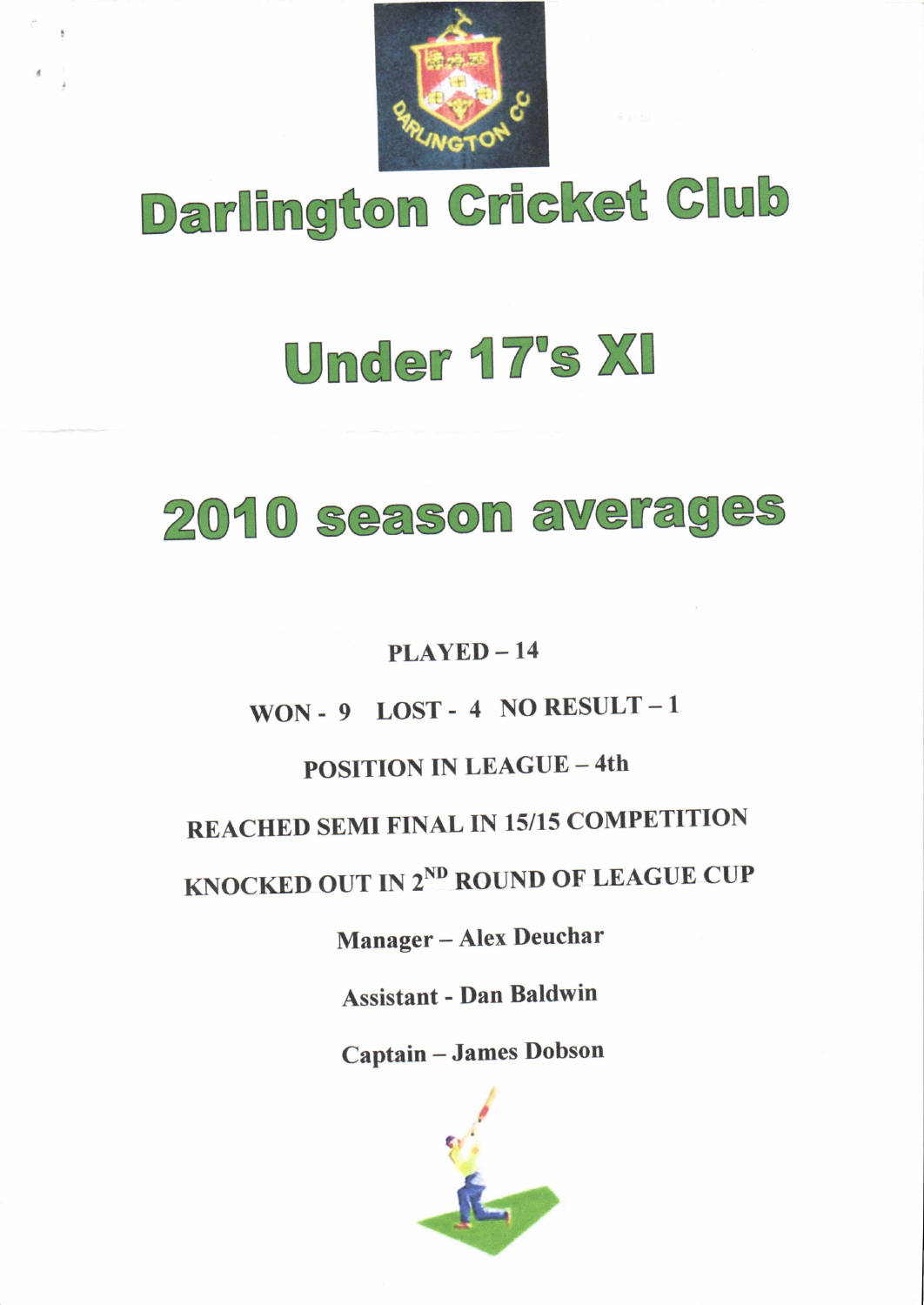#### DARLINGTON CRICKET CLUB

 $\mathcal{L}_{\mathbf{z}}$ 

 $\alpha$ 

#### UNDER 17'S

#### BATTING AVERAGES 2O1O SEASON

| <b>Name</b>              | <b>Played</b> | Innings | <b>Not</b><br>Outs | <b>Runs</b> | <b>Highest</b><br><b>Score</b> | Average | 50's |
|--------------------------|---------------|---------|--------------------|-------------|--------------------------------|---------|------|
| <b>James Dobson</b>      | 12            | 12      | 3                  | 464         | $78*$                          | 49.33   |      |
| <b>Adam Baldwin</b>      |               |         |                    | 152         | 27                             | 19.00   |      |
| <b>Callum Lethbridge</b> | 12            |         |                    | 192         | 38                             | 18.25   |      |

Qualification 8 completed innings

#### Also batted

| Name                 | <b>Games</b>        | Inns                    | <b>Not</b><br>Outs      | <b>Runs</b>             | High<br><b>Score</b> | Avg            | 50's         | 100's       |
|----------------------|---------------------|-------------------------|-------------------------|-------------------------|----------------------|----------------|--------------|-------------|
| <b>Jack</b>          |                     |                         |                         |                         |                      |                |              |             |
| <b>Vickerman</b>     | 5                   | 5                       | $\overline{\mathbf{3}}$ | 192                     | $51*$                | 96             | $\mathbf{1}$ | $\mathbf 0$ |
| Andrew<br>Peacock    | 10                  | 6                       | 3                       | 121                     | $41*$                | 40.33          | 0            | 0           |
|                      |                     |                         |                         |                         |                      |                |              |             |
| Sam Hardy            | $\overline{\bf{4}}$ | 3                       | $\mathbf{1}$            | 88                      | 50                   | 44             | $\mathbf{1}$ | 0           |
| Andrew               |                     |                         |                         |                         |                      |                |              |             |
| Sturgeon             | 11                  | 7                       | $\pmb{0}$               | 64                      | 23                   | 9.14           | $\pmb{0}$    | $\mathbf 0$ |
| <b>Ben Simpson</b>   | 5                   | $\overline{4}$          | 1                       | 39                      | 18                   | 13             | $\mathbf 0$  | 0           |
| Jack Hardy           | 8                   | $\overline{2}$          | $\overline{2}$          | 20                      | $14*$                |                | $\pmb{0}$    | 0           |
| Ellis Horner         | $\overline{a}$      | $\mathbf 1$             | $\mathbf 0$             | 9                       | 9                    | 9              | 0            | 0           |
| Stanley              |                     |                         |                         |                         |                      |                |              |             |
| <b>Clitheroe</b>     | 9                   | 5                       | 3                       | 8                       | $6*$                 | $\overline{4}$ | $\mathbf 0$  | 0           |
| Rob Oliver           | 1                   | 1                       | $\mathbf{1}$            | 8                       | $8*$                 |                | $\mathbf 0$  | 0           |
| <b>Tom Mason</b>     | 4                   | $\mathbf{1}$            | 0                       | 5                       | $\overline{5}$       | 5              | $\bf{0}$     | 0           |
| oliver king          | 3                   | $\overline{\mathbf{c}}$ | 1                       | 3                       | $\overline{2}$       | 3              | $\mathbf 0$  | $\bf{0}$    |
| <b>Harry Weir</b>    | 8                   | $\mathbf{1}$            | 0                       | $\overline{\mathbf{c}}$ | $\overline{2}$       | $\overline{2}$ | $\mathbf 0$  | $\mathbf 0$ |
| James                |                     |                         |                         |                         |                      |                |              |             |
| <b>Atkinson</b>      | 9                   | $\overline{2}$          | $\overline{2}$          | $\mathbf 1$             | $1*$                 |                | $\mathbf 0$  | 0           |
| <b>Tom Pickering</b> | $\overline{2}$      | $\bf{0}$                | $\mathbf 0$             | 0                       |                      |                | $\mathbf 0$  | $\bf{0}$    |
| <b>Tom Sowerby</b>   | $\mathbf{1}$        | 0                       | 0                       | $\pmb{0}$               |                      |                | $\mathbf 0$  | $\mathbf 0$ |
|                      |                     |                         |                         |                         |                      |                | $\mathbf 0$  | $\pmb{0}$   |
| <b>Sam Leeming</b>   | $\overline{ }$      | $\bf{0}$                | $\mathbf 0$             | 0                       |                      |                |              |             |
| George Heron         | 1                   | $\pmb{0}$               | 0                       | $\pmb{0}$               |                      |                | 0            | $\pmb{0}$   |
| <b>Alex Simpson</b>  | $\overline{2}$      | $\mathbf 0$             | $\mathbf 0$             | $\mathbf 0$             |                      |                | 0            | $\pmb{0}$   |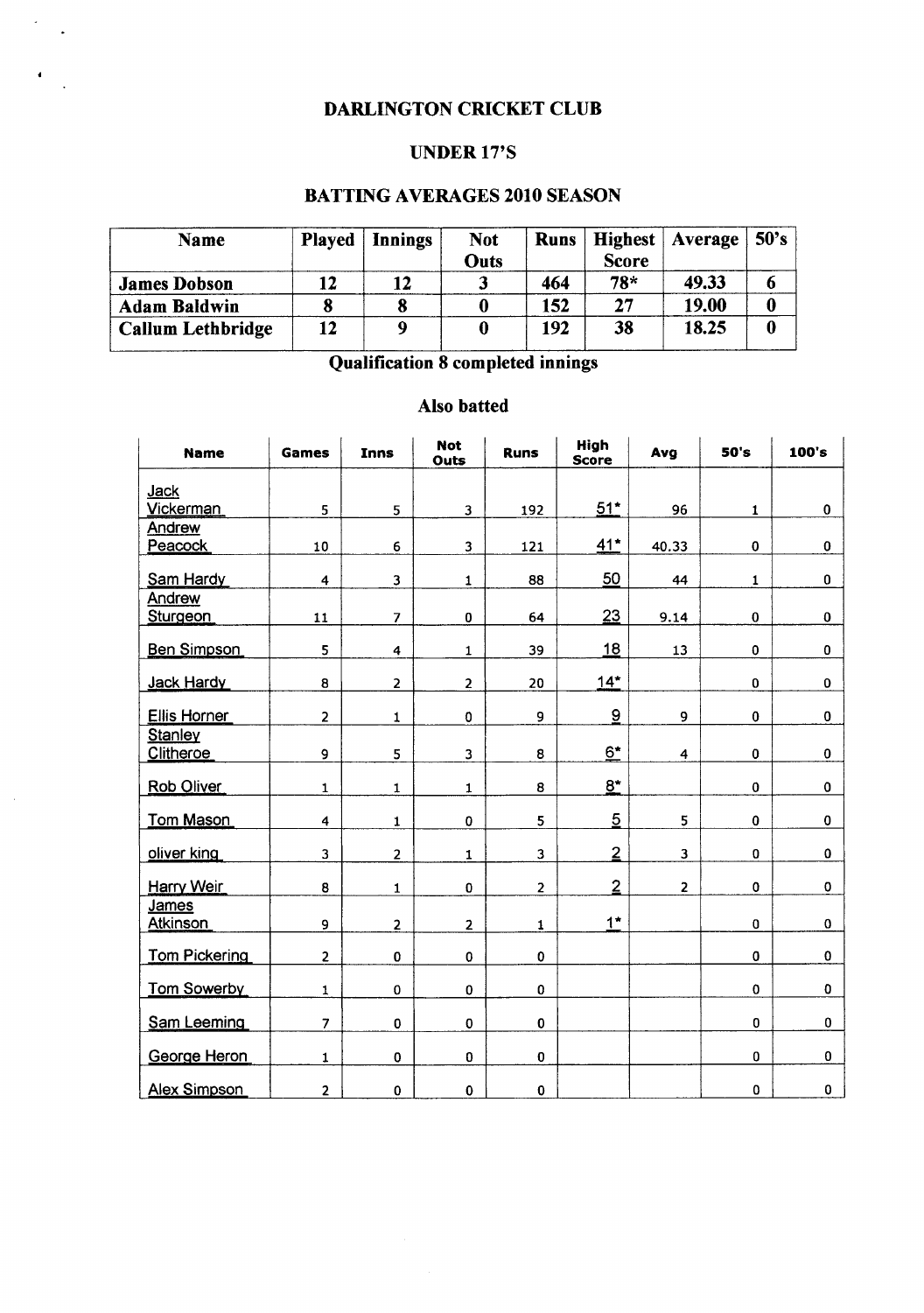## DARLINGTON CRICKET CLUB

#### UNDER 17'S

#### BOWLING AVERAGES 2O1O

| <b>Name</b>                   | <b>Overs</b> | <b>Maidens</b> | <b>Runs</b> | <b>Wkts</b>    | <b>Best</b><br><b>Bowling</b> | Econ | $S-R$ | Ave   | %Team<br><b>Wkts</b> |
|-------------------------------|--------------|----------------|-------------|----------------|-------------------------------|------|-------|-------|----------------------|
| Ben<br><b>Simpson</b>         | 15           |                | 63          | 7              | $4 - 10$                      | 4.2  | 12.86 | 9     | 23.33                |
| <u>James</u><br>Dobson        | 44.5         | $\overline{2}$ | 188         | 14             | $4 - 19$                      | 4.19 | 19.24 | 13.43 | 19.18                |
| <b>Adam</b><br><b>Baldwin</b> | 21           | $\bf{0}$       | 110         | 7              | $2 - 3$                       | 5.24 | 18    | 15.71 | 18.42                |
| Stanley<br>Clitheroe          | 35           | 4              | 138         | 8              | $2 - 16$                      | 3.94 | 26.25 | 17.25 | 13.56                |
| Sam<br>Leeming                | 29.2         | 2              | 165         | 8              | $3 - 21$                      | 5.63 | 21.98 | 20.63 | 25                   |
| Andrew<br>Peacock             | 28.5         | 2              | 179         | $\overline{7}$ | $3 - 8$                       | 6.22 | 24.69 | 25.57 | 11.86                |

### Qualification 7 wickets and 20 overs

#### Also Bowled

| <b>Name</b>              | <b>Overs</b> | <b>Maidens</b> | <b>Runs</b> | <b>Wkts</b>             | <b>Best</b><br><b>Bowling</b> | 5WH         | Econ | $S-R$ | Ave  |
|--------------------------|--------------|----------------|-------------|-------------------------|-------------------------------|-------------|------|-------|------|
|                          |              |                |             |                         |                               |             |      |       |      |
| <u>Jack</u><br>Vickerman | 18           | $\overline{2}$ | 70          | 4                       | $3 - 16$                      | $\mathbf 0$ | 3.89 | 27    | 17.5 |
| Callum                   |              |                |             |                         |                               |             |      |       |      |
| Lethbridge               | 18           | $\pmb{0}$      | 114         | 4                       | $2 - 22$                      | $\bf{0}$    | 6.33 | 27    | 28.5 |
| Harry<br>Weir            | 13           | 0              | 81          | 3                       | $2 - 16$                      | $\mathbf 0$ | 6.23 | 26    | 27   |
| Sam<br>Hardy             | 11           | $\mathbf{1}$   | 70          | $\overline{2}$          | $1 - 21$                      | $\pmb{0}$   | 6.36 | 33    | 35   |
| James<br><b>Atkinson</b> | 6            | 0              | 39          | $\overline{\mathbf{c}}$ | $1 - 17$                      | 0           | 6.5  | 18    | 19.5 |
| <b>Ellis</b><br>Horner   | 2            | $\mathbf 0$    | 9           | $\mathbf{1}$            | $1-9$                         | 0           | 4.5  | 12    | 9    |
|                          |              |                |             |                         |                               |             |      |       |      |
| Tom<br>Pickering         | 5            | $\mathbf{0}$   | 23          | $\mathbf{1}$            | $1 - 15$                      | 0           | 4.6  | 30    | 23   |
| Oliver king              | 9            | $\overline{2}$ | 33          | $\mathbf{1}$            | $1 - 8$                       | 0           | 3.67 | 54    | 33   |
| Alex<br>Simpson          | $\mathbf{1}$ | $\mathbf 0$    | 10          | $\mathbf 0$             | $0 - 10$                      | 0           | 10   |       |      |